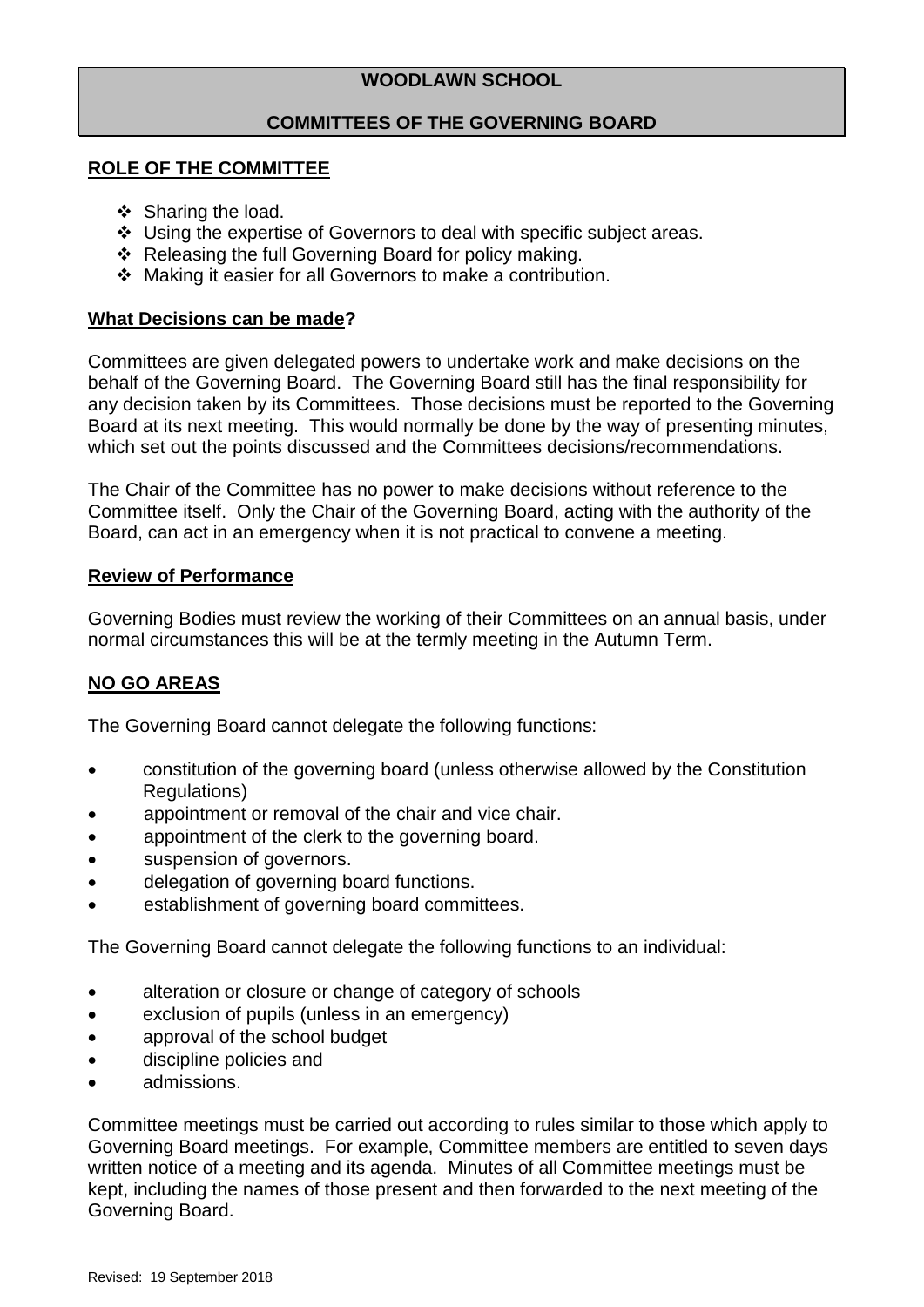The Committee, their terms of reference and details of their membership, etc. are attached.

## **WOODLAWN SCHOOL**

#### **Common Conventions for All Committees**

#### **How and when to report back to Governing Board**

Minutes to be presented to the next appropriate meeting of the full Governing Board. The Committee Chairman will report to the Governing Board.

Where confidential minutes are to be presented to the board, the minutes will only be sent out to the Head teacher, Chair of the Governing Board and Chair of the relevant Committee. The Chair of the Committee or Chair of the Board will summarise their contents.

### **Meetings to be called, agenda prepared, minutes taken**

Meetings to be convened by the Head Teacher in consultation with the Chairman of the Committee and the Clerk to the Governors.

Agenda to be prepared by the Clerk to the Governors and distributed together with any supporting papers.

Minutes to be taken by the Clerk to the Governors.

#### **Chair appointment**

The Chair is to be elected by the members of the Governing Board during the annual review of committees.

#### **Quorum**

3 voting members unless otherwise stated.

#### **Frequency of meeting**

As necessary unless otherwise stated.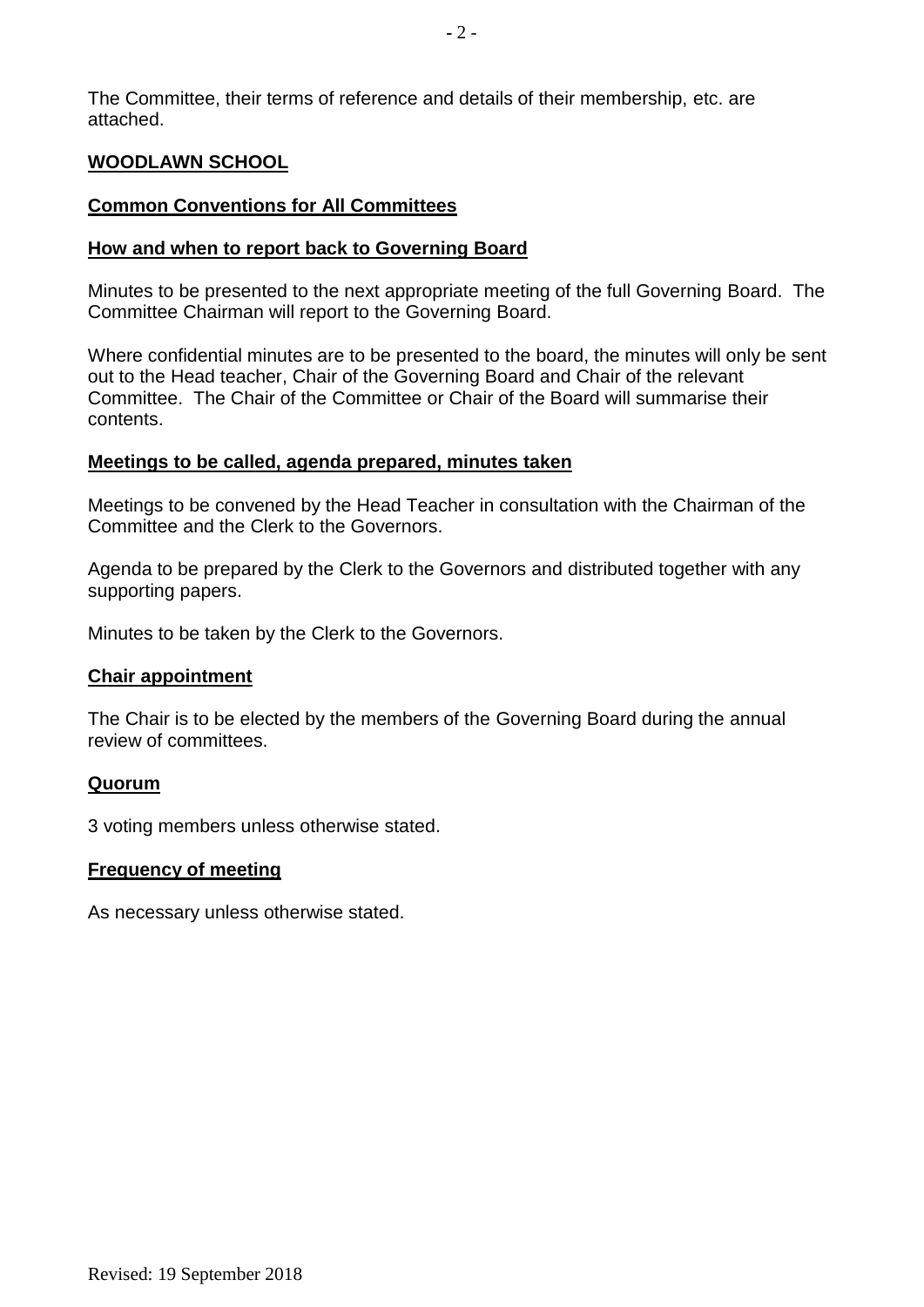# **1. FINANCE, STAFFING, PAY REVIEW AND FACILITIES COMMITTEE**

(includes Finance, Buildings, Staffing)

# **Terms of Reference**

# **Areas of responsibility**

## **Finance:**

- To be responsible for matters relevant to the financial management of the school, including budgetary control and development planning.
- To approve the school budget for the financial year based upon Education Authority funding, historical spending information and other funding provided (e.g. grants).
- To make recommendations regarding the financial Scheme of Delegation, Balance Survey and to receive the Consistent Financial Reporting (CFR) Return.
- To monitor and review on a regular basis the requirements necessary to meet/maintain the School Financial Value Standard (SFVS).
- To carry out a Benchmarking exercise and take action or make recommendations regarding any anomalies found.
- To monitor and report to the Governing Board the use of the Pupil Premium funding.

# **Buildings:**

- To consider and be responsible for, the maintenance of, and improvements and developments to, on-site and off-site premises, including grounds, subject to financial constraints imposed by the school budget and external funding received e.g. Devolved Capital allocation formula.
- To establish and keep under review a Building Development plan including the Accessibility plan and take corrective action.
- To prioritise and authorise major repairs, maintenance and improvement works to on-site and off-site premises (i.e. costing £500 or more unless the subject of an emergency, delegated to Head Teacher) subject to financial constraints imposed by the school budget.
- In consultation with the head teacher, to oversee premises-related funding bids and applications for outside sponsorship or other sources for school premises improvement schemes.
- To implement, monitor and periodically review the security policy for the school and make recommendations to the Governing Board, as appropriate.
- To advise the Governing Board on priorities, including health and safety, for the maintenance and development of the school's premises and take action if required.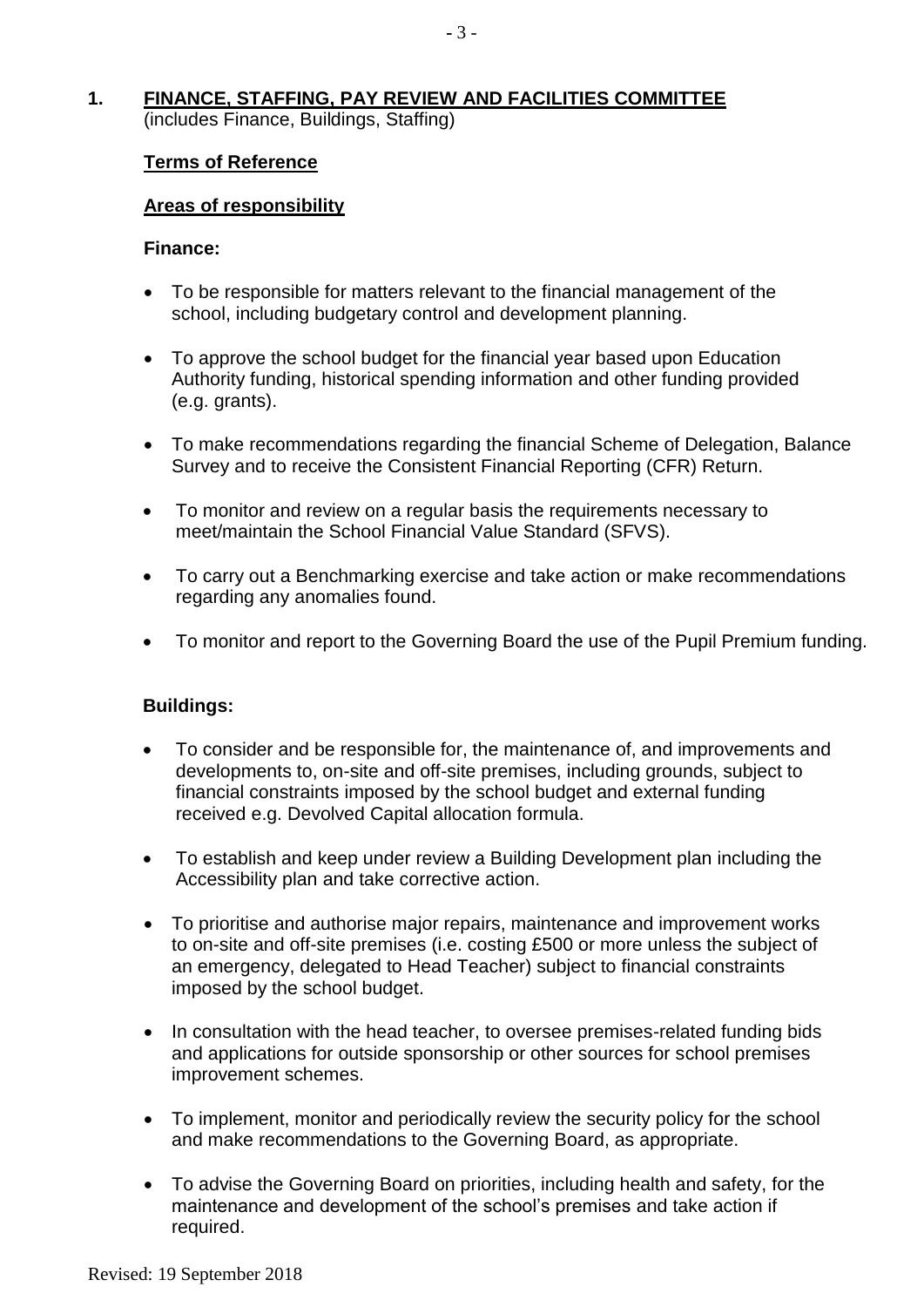# **Staffing:**

# **Appointments**

 To consider and take action, if requested, on all matters relating to the appointment of staff especially in relation to shortlisting and interviewing of candidates for teaching and support staff positions at the school as shown below.

| Head Teacher and<br>Deputy Head Teacher<br>Assistant Head teacher | Agree specification/procedures by Governing<br><b>Board</b><br><b>Shortlist by Governing Board</b><br>Appointment by Governing Board                                                                 |
|-------------------------------------------------------------------|------------------------------------------------------------------------------------------------------------------------------------------------------------------------------------------------------|
| All staff including<br>temporary contracts                        | Agree specification/procedures by Head teacher<br>and senior leadership team<br>Shortlist by Head teacher and senior leadership<br>team<br>Appointment by Head teacher and senior<br>leadership team |

- To consider all matters relating to the staffing structure of the school and to make recommendations to the Governing Board when required.
- To consider and take action, within the agreed procedure, on reductions to school staffing if required.

# Grievance Procedure

To hear staff grievances at Stage 3 of Grievance Procedure of the school.

# **Staff Discipline**

- Head Teacher may consider and take disciplinary action up to but not including a final written warning.
- That where the disciplinary action is against the Head Teacher the Chairman of the School Governors shall take action up to but not including a final written warning.
- Disciplinary Panel of the Finance and Human Resource Committee has delegated powers to consider cases which may result in:-
	- $\div$  Issue of a final written warning
	- Cease to work at the school
	- ❖ Demotion
	- $\div$  To lift the suspension against a member of staff.

# Pay Review

 To have delegated powers to exercise those discretions afforded to the Governing Board within the school pay policy.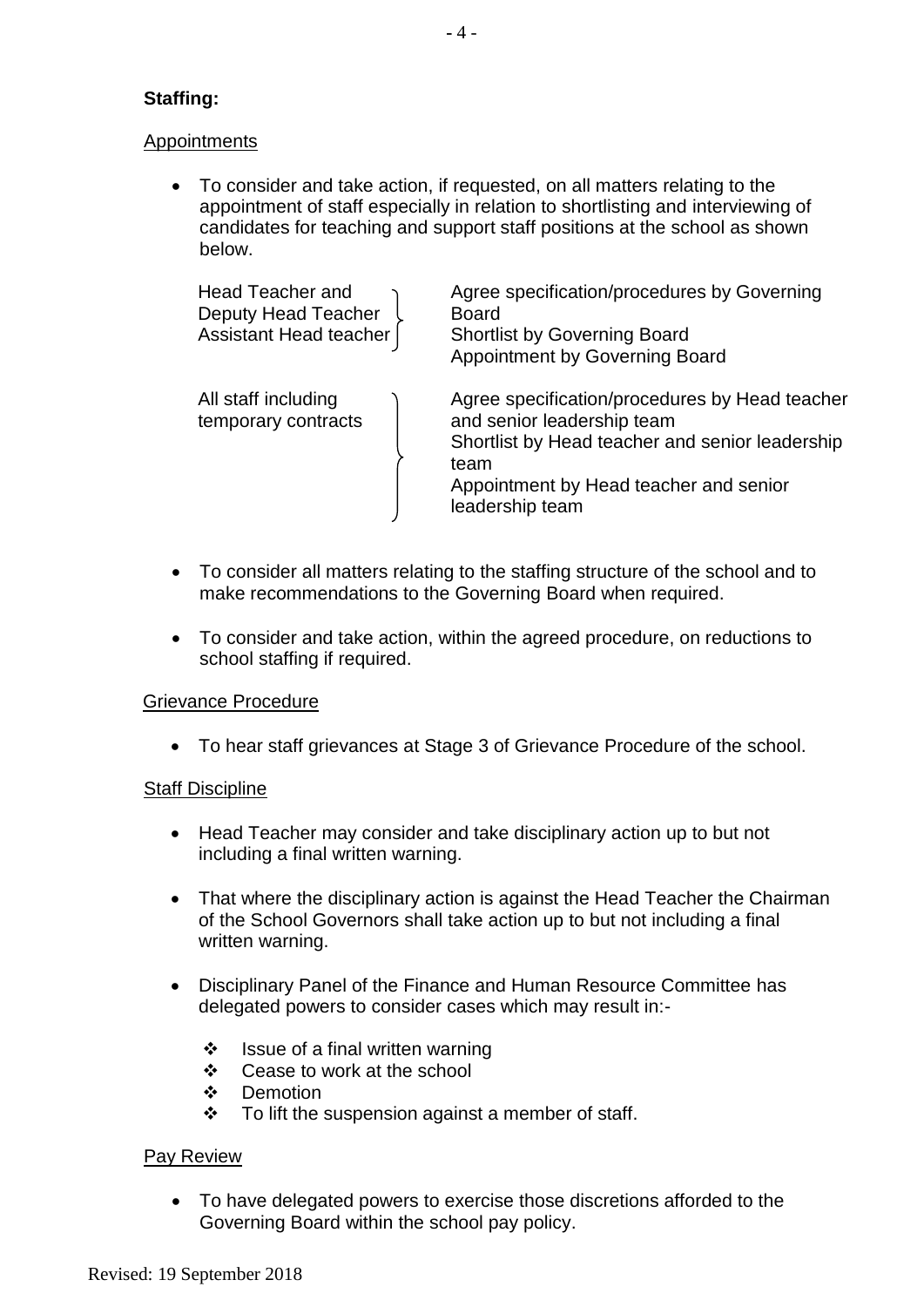To keep abreast of relevant developments in the field and to advise the Governing Board on revisions to the school's pay policy.

## Policies and documents

 To consider and monitor the impact of the relevant statutory and nonstatutory policies and documents, agree or recommend to the Governing Board as appropriate.

### **Frequency**

At least termly.

# **Composition of Committee**

Chair of Governing Board, Head Teacher and four other Governors.

### **Membership of Committee**

Mrs H Harrison, Mrs G Wilson, Rev P Dobson, Prof M Dunning, Mr J Joynson and vacancy.

# **Chair of the Committee**

Rev P Dobson

**NB.** When the committee is considering a staff grievance or discipline the membership of the committee shall be 3 governors made up from the nonstaff governors on an alphabetical rota basis.

Those governors employed by the school shall not be a member of the committee where reductions in staffing are under consideration.

The Head teacher will be in attendance when the committee consider staff salaries, staff grievance, discipline and staffing reductions.

# **2. TEACHING, LEADERSHIP, ACHIEVEMENT, AND SAFEGUARDING COMMITTEE**

# **Terms of Reference**

# **Areas of responsibility**

#### **Curriculum and Standards:**

- To agree pupil performance targets, in consultation with the Head teacher.
- To hold the Head teacher to account for the educational performance of the school and its pupils and the educational performance of staff .
- To receive reports from designated Governors and curriculum co-ordinators for the purpose of monitoring the school curriculum and forward any recommendations to the Governing Board for approval.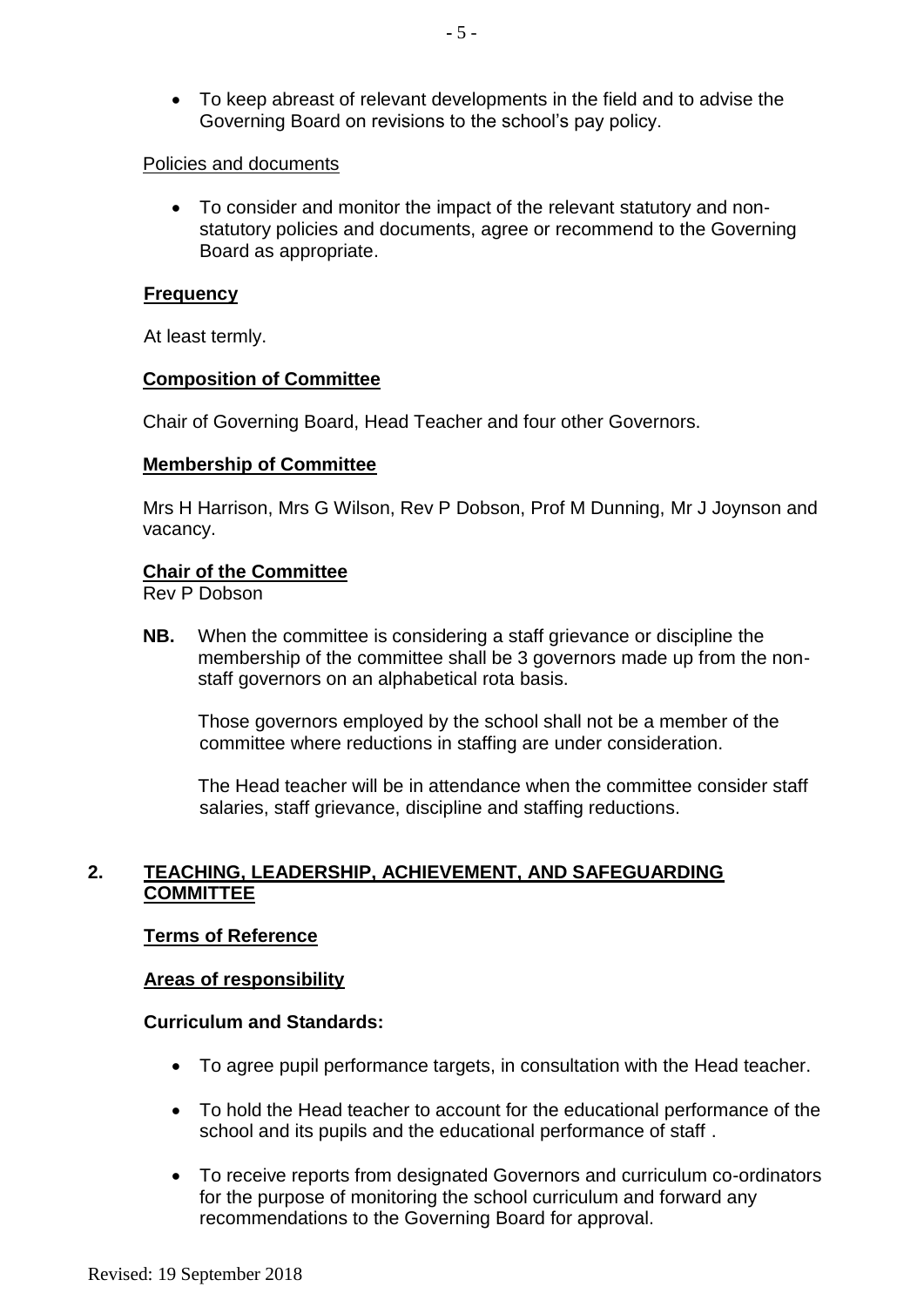- To monitor and review the following areas:
	- ❖ Early Years
	- ❖ Key Stage 1
	- ❖ Key Stage 2
	- ❖ Key Stage 3
	- ❖ Key Stage 4
	- Post 16
	- ❖ Pupil groups
- To review, contribute to and monitor the School Development Plan
- To contribute towards and to monitor the School Self Evaluation document.
- To consider Assessing Schools Performance (ASP) and Inspection Data Dashboard analysis.
- To review information on school data and performance.
- To consider and advise the Board of Governors on standards and other matters relating to the school's curriculum, including statutory requirements and the school's policies.
- To consider curricular issues which have implications for finance and personnel decisions and to make recommendations to the relevant committee or the Board of Governors

# **Safeguarding:**

- To ensure that the school complies with all health and safety matters in relation to the safeguarding arrangements for children and young people.
- To ensure that appropriate staff have been designated by the Head teacher with responsibility for Child Protection.
- To monitor that all staff have completed relevant child protection training in accordance with the guidance.
- To review the Staff Code of Conduct.
- To review the Child Protection policy on an annual basis and ensure any new guidance is incorporated into the policy.
- To review the incidents log
- To undertake a section 11 audit (for safeguarding)
- Ensure the school has an effective behaviour and anti-bullying policy. Monitor the implementation of this policy and its impact.
- Ensure that the school fulfils its statutory responsibilities in terms of discrimination.

# **Communication:**

To ensure communication with stakeholders is robust and consistent.

# Policies and documents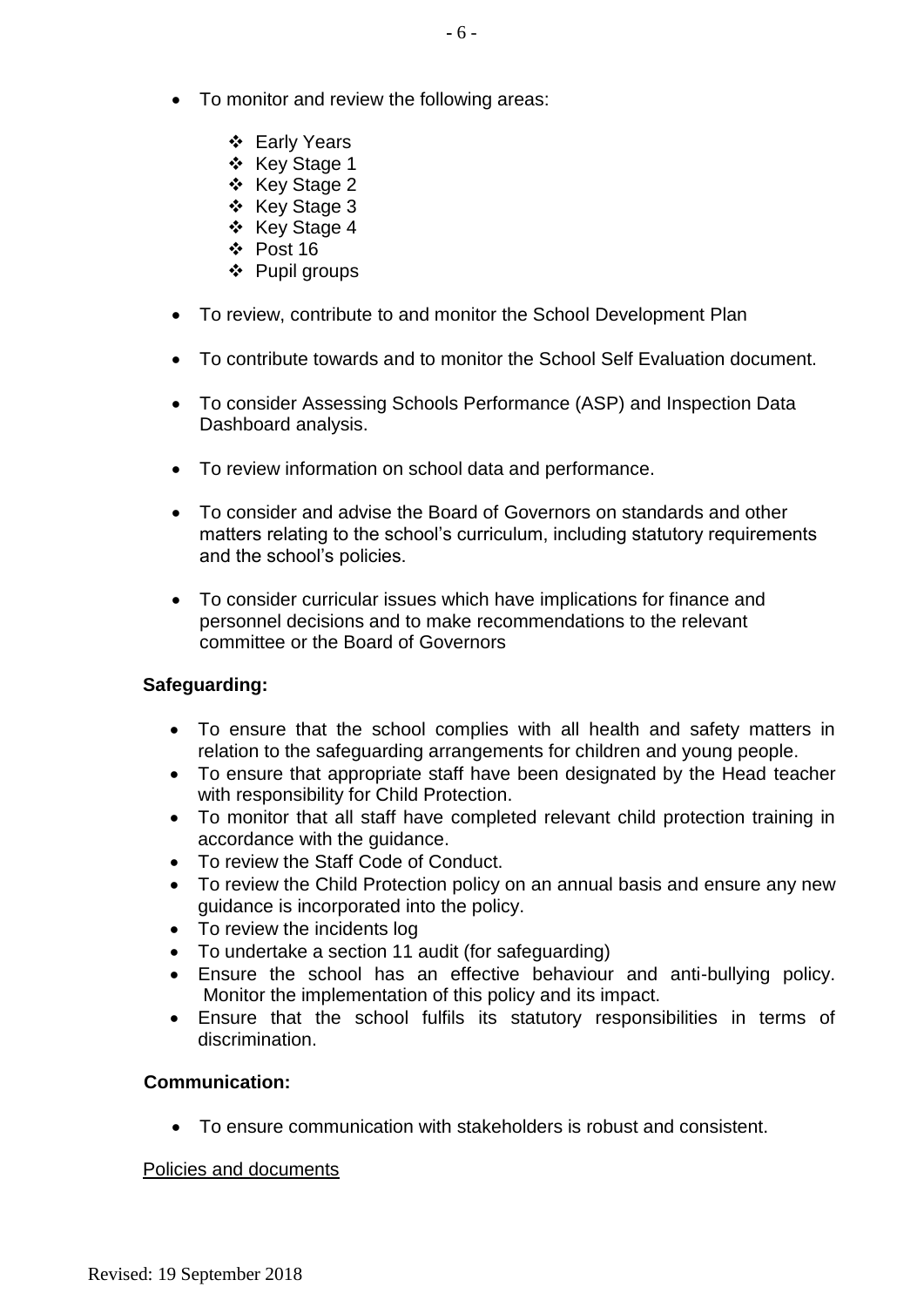To consider and monitor the impact of the relevant statutory and nonstatutory policies and documents, agree or recommend to the Governing Board as appropriate.

## **Frequency**

As and when required/termly.

### **Composition of Membership**

Head teacher and six governors.

### **Membership of Committee**

Mrs H Harrison, Mrs G Wilson, Mr S Bailey, Mr P Gannon, Prof M Dunning, Mrs H Samuel and Ms S Thompson.

# **Chair of the Committee**

Prof M Dunning

# **3. PUPIL DISCIPLINARY**

### **Terms of Reference**

 To review the decision of the Head Teacher in excluding a pupil(s) from the school and to include the consideration of any parental representation.

# **Composition of Membership**

Pool of governors from which 3 will be selected at any one time on an alphabetical rota basis.

# **Quorum**

3 governors.

# **Membership of Committee**

From the full Governing Board. (Not including the Head Teacher)

# **Disqualification:**

- (i) The Head Teacher
- (ii) Any Governor with prior knowledge of the pupil or the incident.

#### **N.B.**

If a governor has a connection with the pupil or the incident that could affect their ability to act impartially they should not serve at the hearing. If, through nonattendance of a governor, two members consider exclusion, the chair has a casting vote.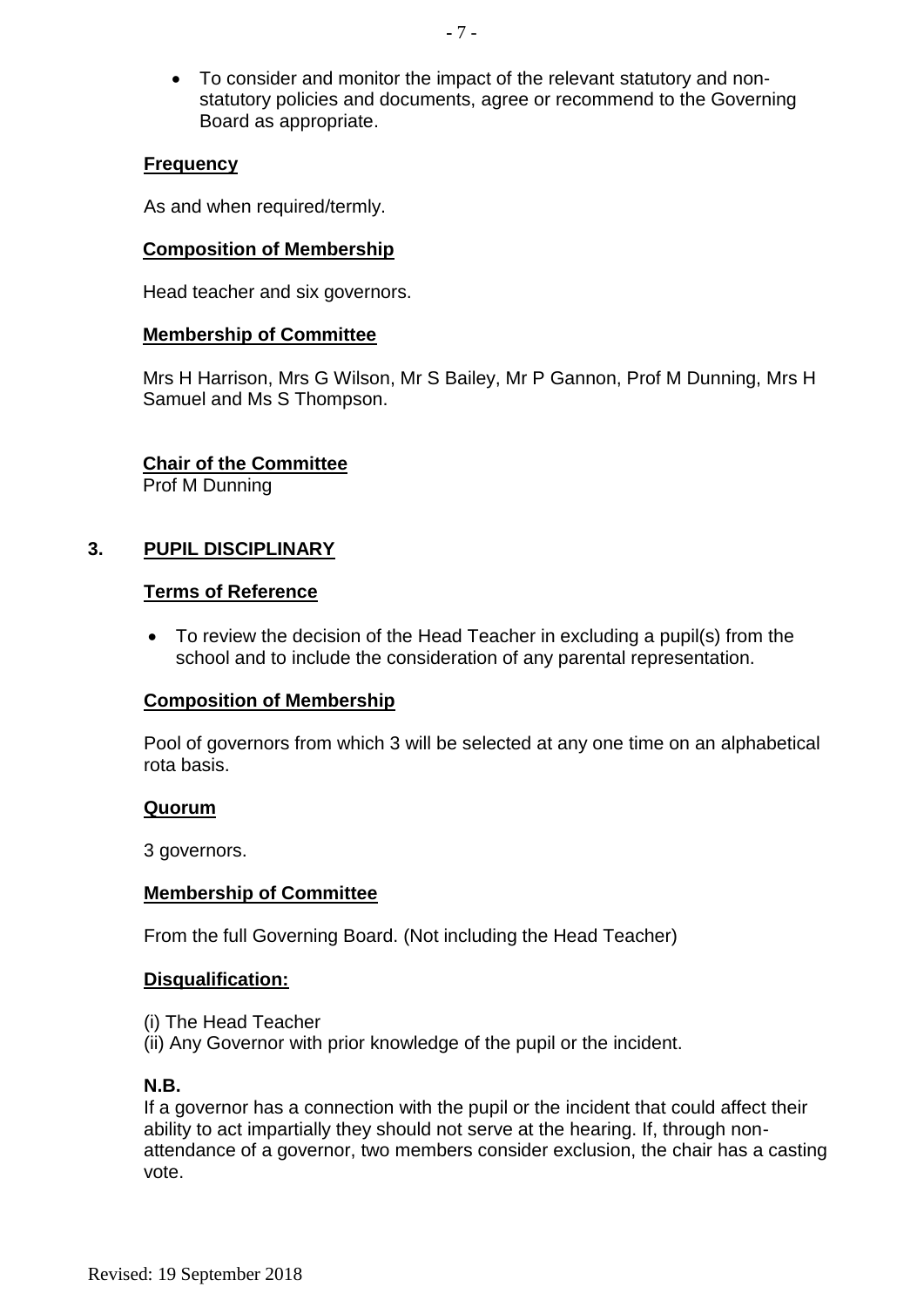# **4. COMPLAINTS AND APPEALS COMMITTEE**

# **Terms of Reference**

# **Areas of responsibility**

# Complaints:

- To consider complaints, in accordance with the agreed Complaints Procedure and to either
	- $\div$  dismiss the complaint in whole or in part
	- uphold the complaint in whole or in part
	- $\div$  decide on appropriate action to be taken to resolve the complaint
	- \* recommend changes to the school's systems or procedures to ensure that problems of a similar nature do no recur.

# Appeals:

 To consider appeals for any reason and make the appropriate decision based on the evidence presented to the meeting.

# Policies and documents

- To consider and monitor the impact of the relevant statutory and nonstatutory policies and documents, agree or recommend to the Governing Board as appropriate:
	- Complaints Policy and Procedure

# **Frequency**

As and when required.

# **Composition and Membership**

All Governors not included in the original decision or employed to work at the school. Appeals to include no fewer members than that of the first Committee, the decision of which is subject to appeal.

# **5. COMMITTEE CHAIRS AND HEAD TEACHER STRATEGIC BOARD**

# **Terms of reference:**

- To review and make recommendations with regard to the agendas and timings of the committees.
- To receive reports from the Chair of each of the Core Committees with regard to the work of their respective committee (verbally/written)
- Consider the effectiveness of the committee and its membership
- To receive feedback from governors who have Chaired the Complaints and Appeal Committee or Pupil Disciplinary Committee on the practice and matters raised at these committees which may have an impact on the school reputation or procedures.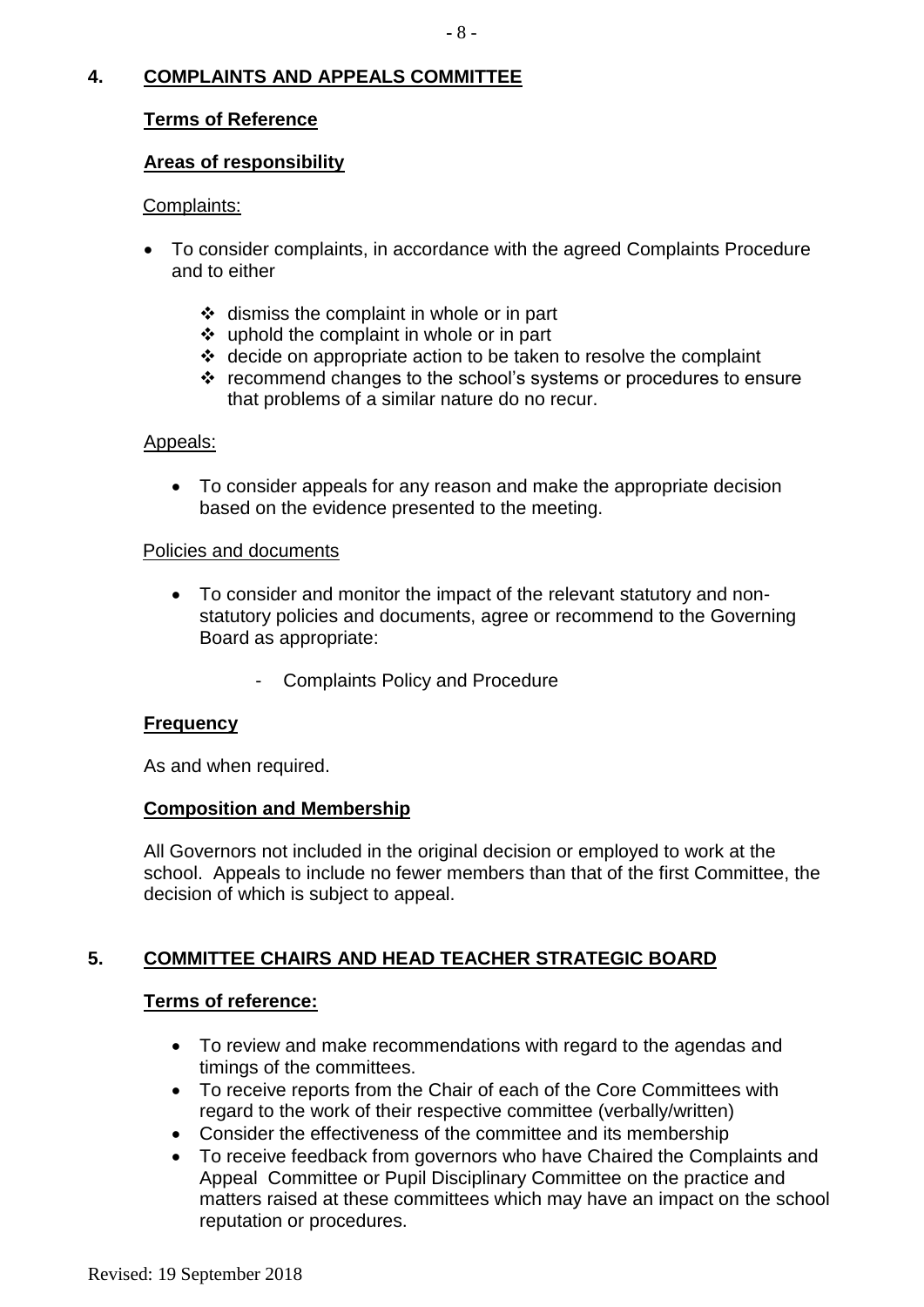**Frequency**

Once a month

### **Composition and Membership**

Chair of the Governing Board, Head Teacher, Chair of the Teaching Leadership Achievement and Safeguarding Committee, Chair of the Finance Staffing Pay Review and Facilities Committee.

#### **Quorum**

To be considered.

# **6. HEAD TEACHER'S PERFORMANCE MANAGEMENT GROUP**

### **Terms of reference:**

- To arrange to meet with the School Improvement Adviser to discuss the Head Teacher's performance targets
- To monitor through the year the performance of the Head Teacher against the targets
- To decide, with the support of the School Improvement Adviser, whether the targets have been met and to set new targets annually
- *Additional items which individual Governing Bodies may wish to include*

### **Frequency:**

Twice a year, first before 31 December of each year.

#### **Disqualification:**

The Head Teacher and Staff governors

#### **Composition of the Group**

Chair and two governors.

#### **Quorum**

At least two of the three named governors

# **Membership of the Group**

Mrs H Harrison, Rev P Dobson, Mr S Bailey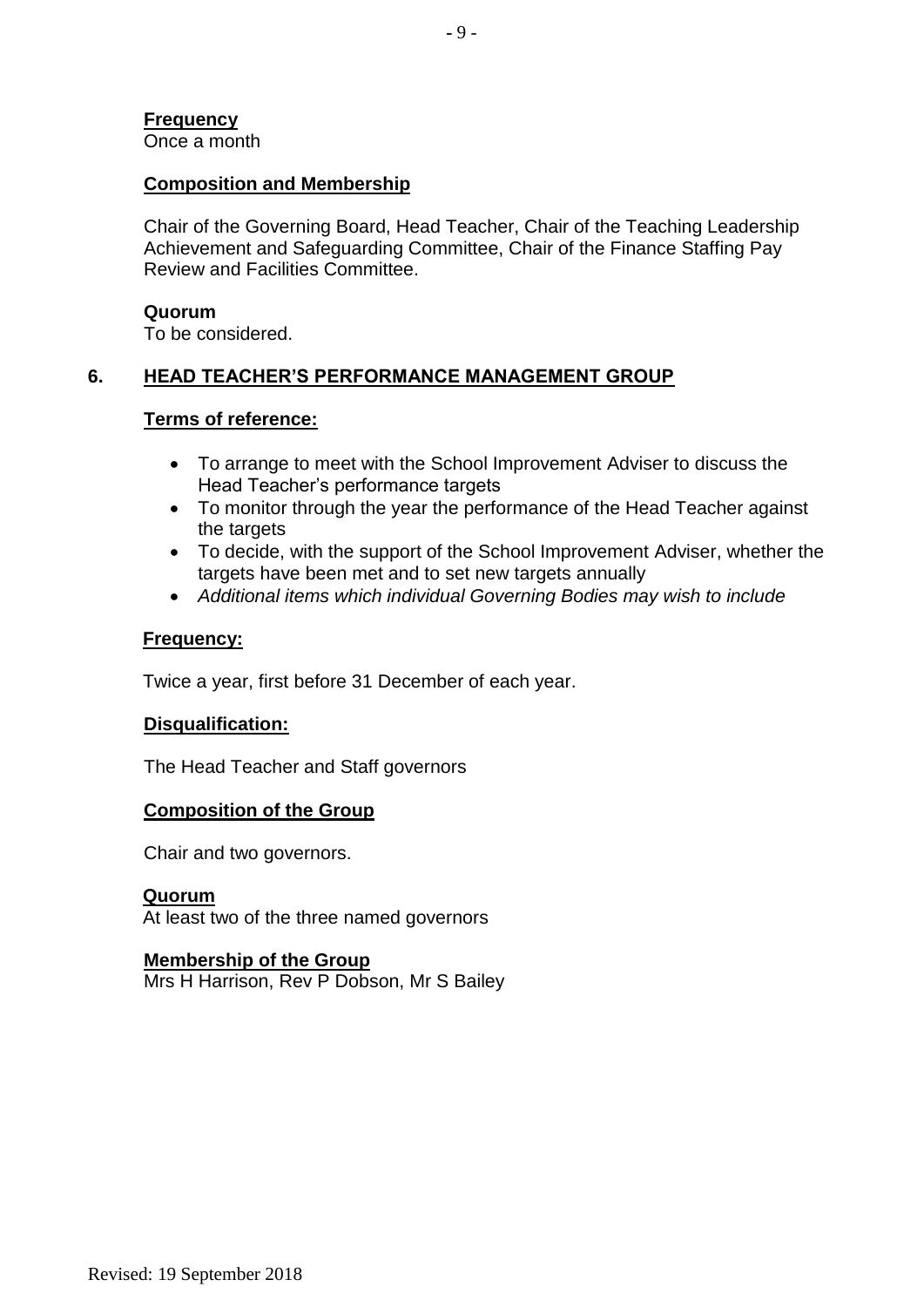# **LINK GOVERNORS – 2018-2019**

| Area                            | Responsible            | Member of staff contact   | Term of Visit/ |
|---------------------------------|------------------------|---------------------------|----------------|
|                                 | Governor               |                           | Report to GB   |
| <b>Health and Safety</b>        | Vacancy                | Nichola Aldcroft          | Autumn - A     |
|                                 |                        | Justine Little            | Annual Audit - |
|                                 |                        |                           | Summer term    |
| <b>Child Protection</b>         | Peter Gannon           | Gill Wilson               | Autumn-A       |
|                                 |                        | <b>Glen Whalley</b>       |                |
|                                 |                        | Claire Harrison Hoggarth  |                |
| <b>Pupil Premium</b>            | <b>Hilary Harrison</b> | <b>Tracey Ives</b>        | Autumn-A       |
|                                 |                        | Claire Harrison Hoggarth  |                |
|                                 |                        | Glen Whalley (Data)       |                |
| Communication &                 | John Joynson           | <b>Chloe Dent</b>         | Autumn-B       |
| Interaction                     | <b>Stuart Bailey</b>   | Justine Little            |                |
| Parent Engagement               |                        |                           |                |
| Literacy                        | <b>Hilary Harrison</b> | Nichola Aldcroft          | Autumn-B       |
|                                 | Susan Thompson         | Cara MacDonald            |                |
|                                 |                        | Andy Bell                 |                |
| Numeracy                        | Peter Gannon           | <b>Gill Wilson</b>        | Autumn-A       |
|                                 |                        | Keely Crowther            |                |
| Science                         | <b>Stuart Bailey</b>   | <b>Claire James</b>       | Spring $- A$   |
|                                 |                        |                           |                |
| Computing                       | <b>Stuart Bailey</b>   | Kimberly Graham           | Spring $- A$   |
|                                 |                        |                           |                |
| Humanities                      | Peter Dobson           | Gill Wilson               | Spring $- A$   |
|                                 |                        |                           |                |
| PSHE & Wellbeing                | Peter Dobson           | <b>Claire James</b>       | $Spring - B$   |
| (SPSMC)                         |                        | Gillian ??                |                |
| <b>Early Years</b>              | <b>Helen Samuels</b>   | Claire Harrison Hoggarth  | Summer $-$ A   |
|                                 |                        | Lucy Sprawling            |                |
| Post 16 & Careers               | <b>Mary Dunning</b>    | Nichola Aldcroft          | Termly         |
|                                 | Helen Samuel           |                           |                |
| Therapy                         | <b>Mary Dunning</b>    | Claire Harrison-Hoggarth  | Termly         |
|                                 |                        | Katy Cleathero            |                |
|                                 |                        | <b>Chloe Dent</b>         |                |
|                                 |                        | Pam Mitcheson             |                |
| <b>Equality &amp; Diversity</b> | Vacancy                | Gill Wilson               | Spring $- A$   |
|                                 |                        |                           |                |
| <b>Governor Mark</b>            | John Joynson           | Christine Henderson (STC) | Spring         |
|                                 |                        |                           |                |
| <b>Physical Education</b>       | Vacancy                | <b>Glen Whalley</b>       | Summer $-$ A   |
|                                 |                        |                           |                |
| <b>Creative Arts</b>            | <b>Emily Ward</b>      | Mark Foster (Music)       | Summer-A       |
|                                 |                        |                           |                |

Reviewed: 19/9/18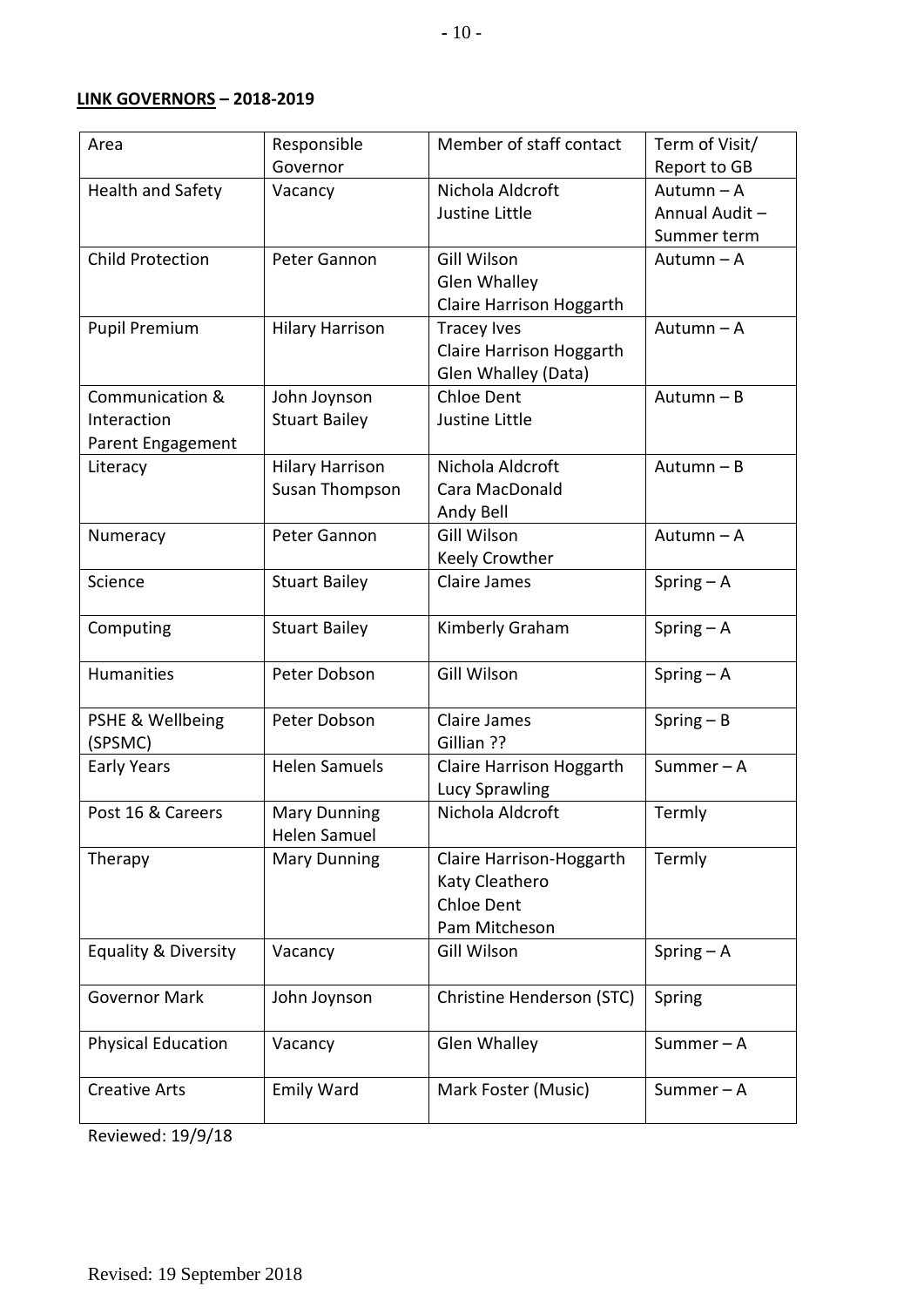| Reference to<br><b>School Governors</b><br><b>Financial Regulations &amp;</b><br><b>Contract Standing Orders</b>                                                                                                                                                                                                                                    | <b>Description of Delegated</b><br><b>Authority</b>                                                                                                                                                                                                                                                                                        | <b>Persons/bodies to whom</b><br>delegated power extended                                                                                        | <b>Expiry of</b><br><b>Delegation</b> |
|-----------------------------------------------------------------------------------------------------------------------------------------------------------------------------------------------------------------------------------------------------------------------------------------------------------------------------------------------------|--------------------------------------------------------------------------------------------------------------------------------------------------------------------------------------------------------------------------------------------------------------------------------------------------------------------------------------------|--------------------------------------------------------------------------------------------------------------------------------------------------|---------------------------------------|
| Virement                                                                                                                                                                                                                                                                                                                                            | Virement of budget<br>provisions:-<br>Amounts up to £10,000<br>Amounts over £10,000<br>up to £50,000<br>Amounts over £50,000                                                                                                                                                                                                               | Head Teacher in consultation<br>with appropriate Chair<br>Person and/or Vice Chair<br>Finance Committee or<br>Governing Board<br>Governing Board | Annually                              |
| <b>Banking Arrangements</b>                                                                                                                                                                                                                                                                                                                         | Signatories to Local<br>Imprest Bank Account<br>(NB Must be<br>employees and are<br>subject to agreement<br>with the Chief Finance<br>Officer)                                                                                                                                                                                             | <b>Head Teacher</b><br>Deputy Head Teacher<br><b>Business Manager</b>                                                                            | Annually                              |
| Orders for Work, Goods<br>and Services                                                                                                                                                                                                                                                                                                              | Signatories to official<br>order forms                                                                                                                                                                                                                                                                                                     | <b>Head Teacher</b><br>Deputy Head Teacher<br><b>Business Manager</b>                                                                            | Annually                              |
| Orders for Work, Goods<br>and Services<br>(any individual transaction<br>exceeding £10,000 in full<br>contract value will be<br>reported at the next<br>appropriate Governing<br>Board meeting)<br>Service areas complete all<br>procurement exercises<br>below £10,000 and the<br>Procurement Team will<br>undertake all exercises<br>over £10,000 | All orders for all goods and<br>services shall be procured:-<br>Contract value up to £5,000<br>1 quote invited and 1<br>returned<br>Contract value £5,000 to<br>£20,000 after 3 quotes<br>invited and 1 returned<br>Contract value £20,000 to<br>£50,000 5 quotes invited and<br>3 returned<br>Contract value £50,000 -<br>Tender exercise | <b>Head Teacher</b><br>Head Teacher in consultation<br>with appropriate Chair<br>Person and or Vice Chair<br>Governing Board<br>Governing Board  | Annually                              |
| Payment of Accounts                                                                                                                                                                                                                                                                                                                                 | Certification of<br>accounts for payment                                                                                                                                                                                                                                                                                                   | <b>Head Teacher</b><br>Deputy Head Teacher                                                                                                       | Annually                              |

# **Record of Delegated Financial Authority by the Governing Board**